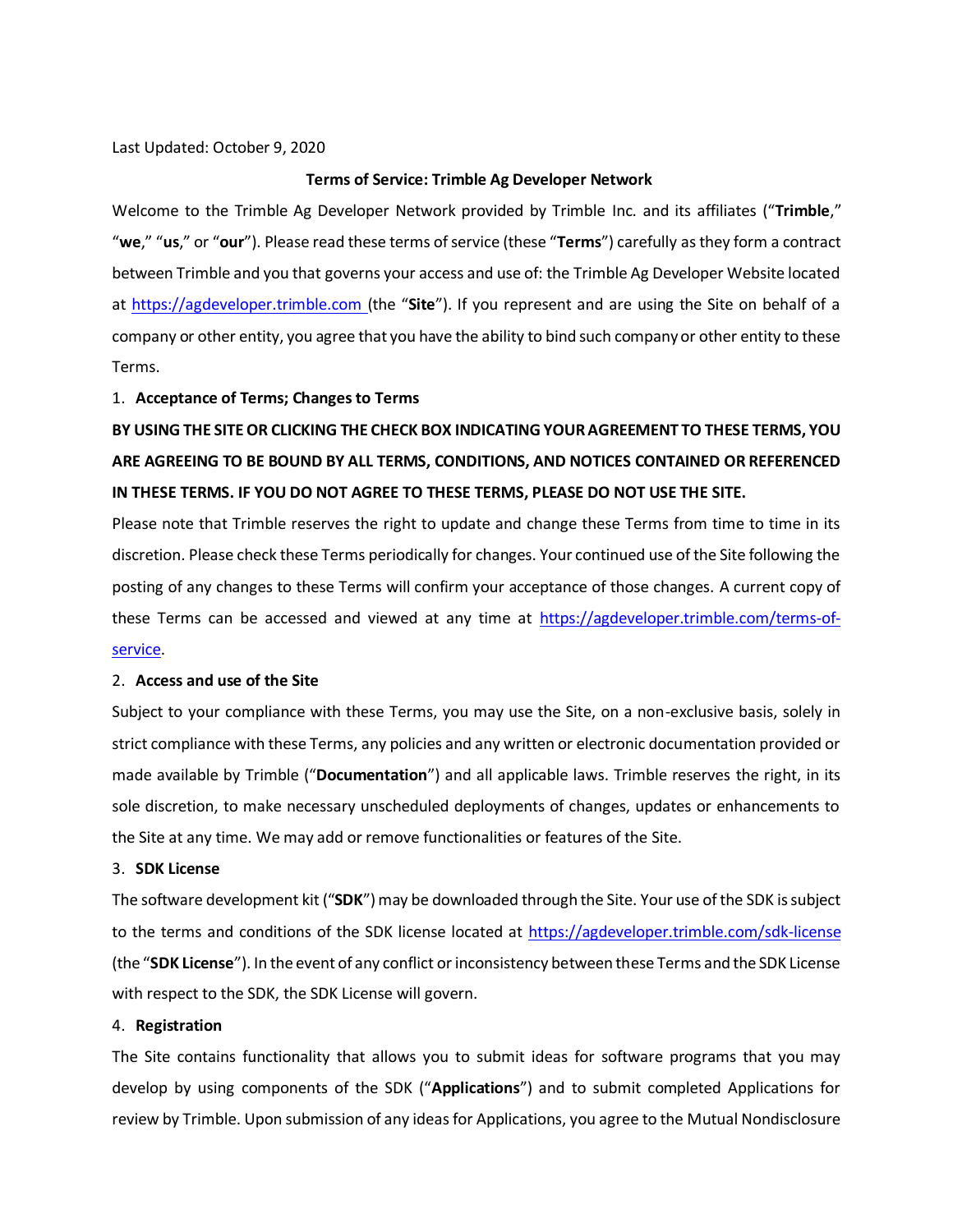Agreement located at<https://agdeveloper.trimble.com/mutual>[-non-disclosure-agreement](http://www.agdeveloper.trimble.com/mutual-non-disclosure-agreement) (the "**NDA**"). In addition, the submission of completed Applications will be subject to the Mobile Application Distribution Agreement located at [https://agdeveloper.trimble.com/mobile-application-distribution](https://agdeveloper.trimble.com/mobile-application-distribution-agreement)[agreement](https://agdeveloper.trimble.com/mobile-application-distribution-agreement) (the "**Distribution Agreement**"). In the event of any conflict or inconsistency between these Terms and the Distribution Agreement with respect to the submission and distribution of the Application, the Distribution Agreement will govern.

Prior to obtaining access to certain functionality on the Site, you may be required to obtain an account with Trimble (become a "**Registered User**"), by completing a registration form and designating a user ID and password. Until you apply for and are approved by Trimble to become a Registered User, in Trimble's sole discretion, your access to the Site will be limited to the areas of the Site, that Trimble makes available to the general public or permits its customers to make available unregistered users. When registering with Trimble you must: (a) provide true, accurate, current and complete information about yourself as requested by the Site (such information being the "**Registration Data**"); and (b) maintain and promptly update the Registration Data to keep it true, accurate, current and complete. Trimble may withdraw such approval at any time in its sole discretion, with or without cause.

You must keep your account and passwords confidential and not authorize any third party to access or use the Site on your behalf, unless we provide an approved mechanism for such use. You may allow your third party contractors to access the Site in compliance with these Terms solely for your benefit. You will be fully liable for any and all use of the Site by your contractors. You must contact us right away if you suspect misuse of your account or any security breach in the Site. You are responsible for all activities that take place with your account. Trimble will not be liable for any loss or damage arising from any unauthorized use of your accounts.

#### 5. **Submitted Content**

If you submit files, materials, data, text images or other content (collectively, "**Content"**) to Trimble, you hereby grant to Trimble and its contractors a non-exclusive, perpetual, worldwide, irrevocable, transferable, sublicensable, royalty-free right, to use, modify, adapt, reproduce, store, transmit, distribute, make available, display and disclose Content posted on the Site solely to the extent necessary to provide the Site, the services in connection with the Site, or as otherwise permitted by these Terms.

You represent and warrant that: (a) you have all the rights in the Content necessary for you to grant the rights in this Section; and, (b) the storage, use or transmission of the Content doesn't violate any law or these Terms or infringe or violate the intellectual property, publicity, privacy or other rights of any third party.

You will: (a) be solely responsible for the nature, quality and accuracy of the Content; (b) ensure that the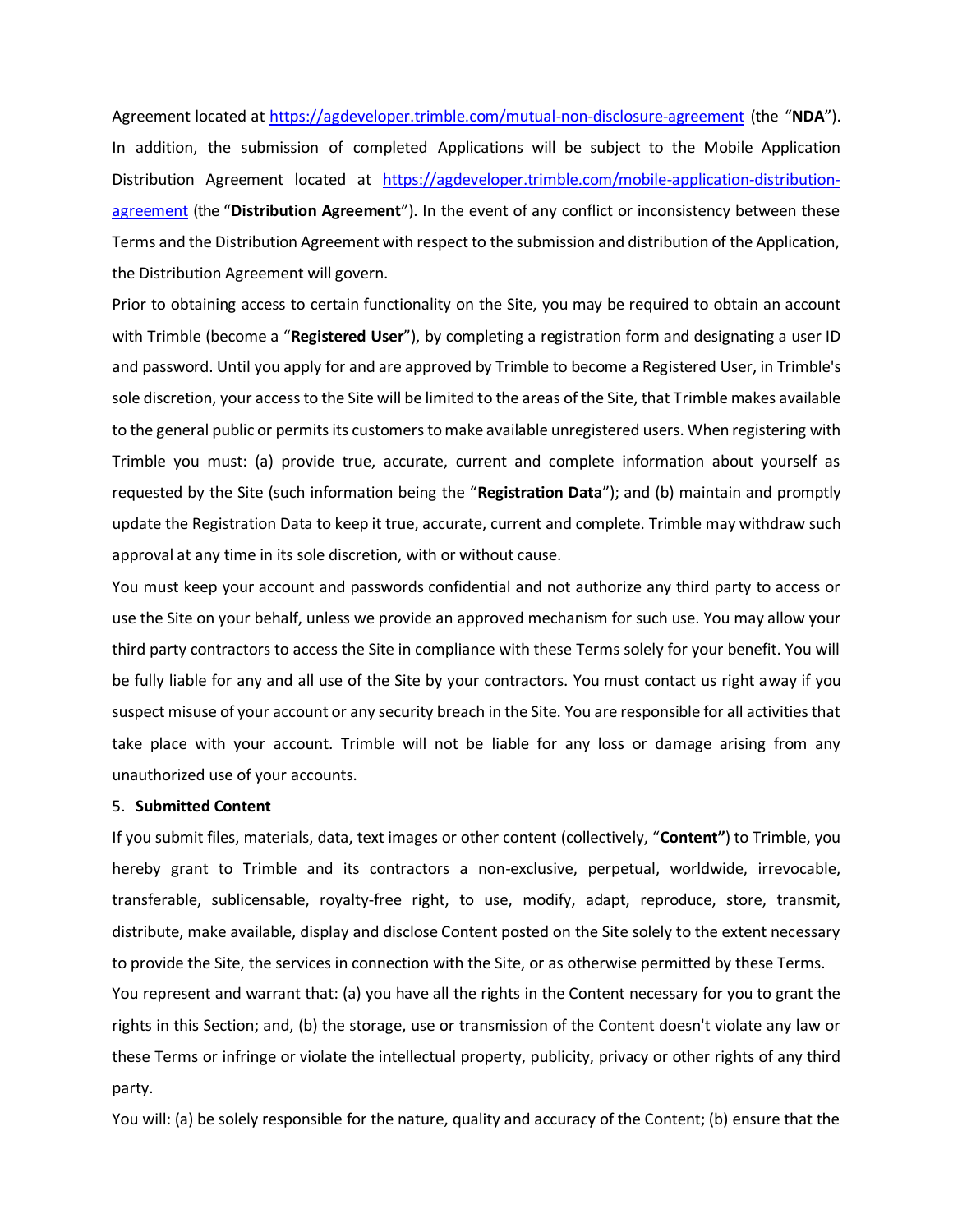Content (including the storage or transmission thereof) complies with these Terms, your policies, and any and all applicable laws, and regulations. Trimble will have no liability of any kind as a result of the deletion of, correction of, destruction of, damage to, loss of or failure to store or encrypt any Content.

You must immediately notify Trimble in writing of any unauthorized use of any account or the Site that comes to your attention. In the event of any such unauthorized use by any third party that obtained access through you, you will take all steps necessary to terminate such unauthorized use. You will provide Trimble with such cooperation and assistance related to any such unauthorized use as Trimble may reasonably request.

## 6. **Consent to Electronic Communications and Solicitation.**

By registering with Trimble, you understand that we may send you communications or data regarding the use of the Site including but not limited to (a) notices about your use of the Site, including any notices concerning violations of use, (b) updates, and (c) promotional information and materials regarding Trimble's products and services, via electronic mail. We give you the opportunity to opt-out of receiving electronic mail from us by following the opt-out instructions provided in the message.

### 7. **Suspension and Termination of Customer's Use of The Site**

You may stop using the Site at any time. We reserve the right to temporarily suspend or terminate your access to the Site or services provided through the Site at any time in our sole discretion, with or without cause, and with or without notice, without incurring liability of any kind. For example, we may suspend or terminate your access to or use of the Site or services provided through the Site for: (a) the actual or suspected violation of these Terms; (b) the use of the Site in a manner that may cause Trimble to have legal liability or disrupt others' use of the Site; (c) the suspicion or detection of any malicious code, virus or other harmful code by you or in your account; (d) scheduled downtime and recurring downtime; (e) use of excessive storage capacity or bandwidth; or (f) unplanned technical problems and outages. If, in Trimble's determination, the suspension might be indefinite and/or Trimble has elected to terminate your access to the Site, Trimble will use commercially reasonable efforts to notify you through the Site. You acknowledge that if your access to the Site is suspended or terminated, you may no longer have access to the Content that is stored with the Site.

Upon termination by Trimble or at your direction, we will make your Content available for download by you upon your request. You must make such request no later than 30 days following termination of these Terms or the date you stop using the Site. Trimble will have no obligation to maintain, and may delete, any data stored in your account 30 days following the termination of these Terms or the expiration of your subscription.

The following Sections will survive any termination of these Terms: 5 (Submitted Content), 7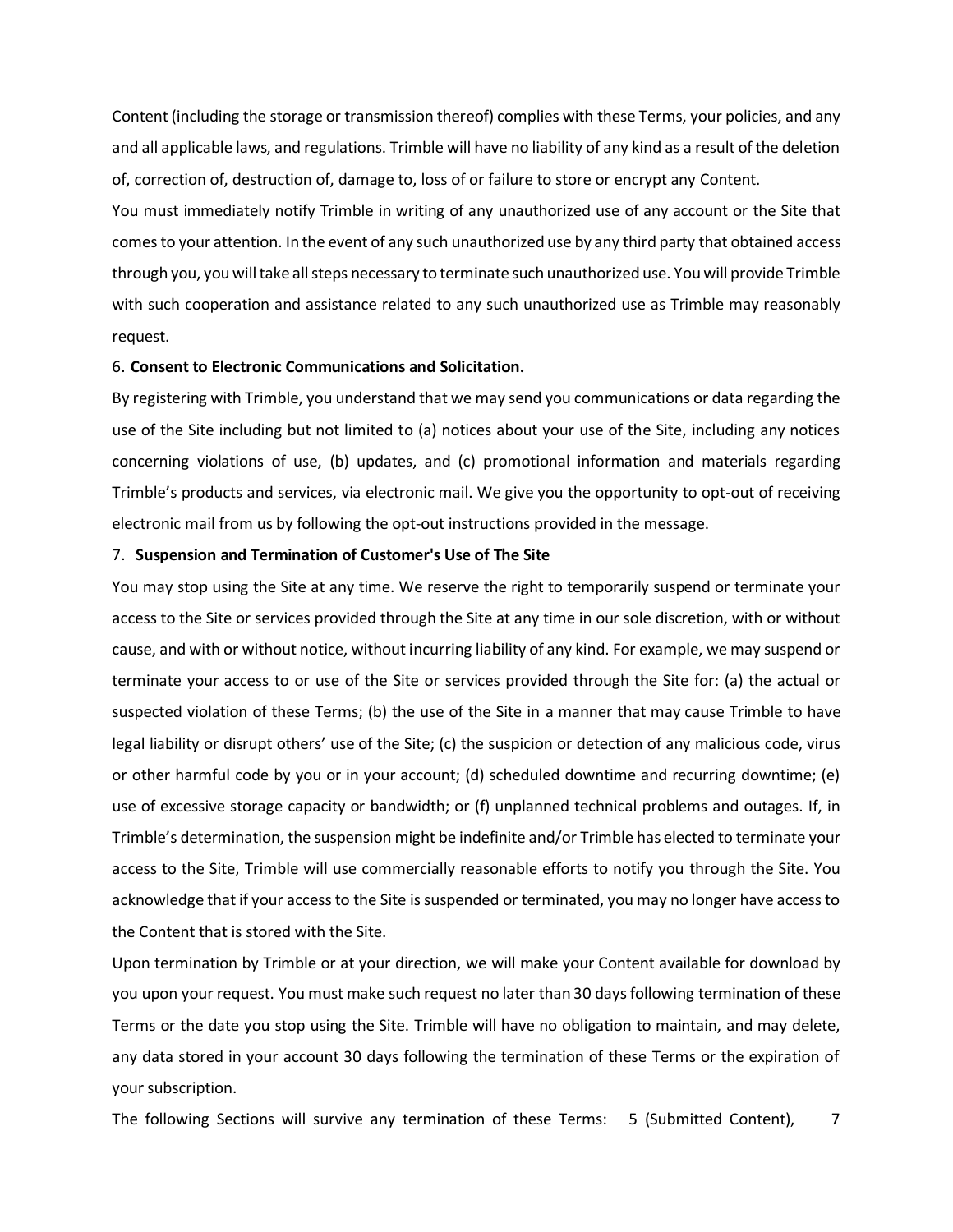(Suspension and Termination), 11 (Trimble Proprietary Rights), 12 (Indemnification), 13 (No Warranty), 14 (Limitation of Liability), 17 (Choice of Law and Forum), 18 (Contacting Trimble), 20 (General Provisions).

## 8. **Acceptable Use**

You must not use the Site to harm others, the Site or any services provided through the Site. For example, you must not use the Site to harm, threaten, or harass another person, organization, or Trimble. You must not: damage, disable, overburden, or impair the Site (or any network connected to the Site); resell or redistribute the Site or any part of it; use any unauthorized means to modify, reroute, or gain access to the Site or attempt to carry out these activities; or use any automated process or Site (such as a bot, a spider, or periodic caching of information stored by Trimble) to access or use the Site. In addition, you promise that you will not and will not encourage or assist any third party to:

(a) modify, alter, tamper with, repair or otherwise create derivative works of any software used in connection with or distributed through the Site;

(b) reverse engineer, disassemble or decompile the software used to provide or access the Site or attempt to discover or recreate the source code used to provide or access the Site, except and only to the extent that the applicable law expressly permits doing so;

(c) use the Site in any manner or for any purpose other than as expressly permitted by these Terms, the privacy policy applicable to the Site, any Documentation or any other policy, instruction or terms applicable to the Site that are available on or through the Site;

(d) sell, lend, rent, resell, lease, sublicense or otherwise transfer any of the rights granted to you with respect to the Site to any third party;

(e) remove, obscure or alter any proprietary rights notice pertaining to the Site;

(f) access or use the Site in a way intended to exceed usage limits or quotas;

(g) use the Site in connection with the operation of nuclear facilities, aircraft navigation, communication systems, medical devices, air traffic control devices, real time control systems or other situations in which the failure of the Site could lead to death, personal injury, or physical property or environmental damage; (h) use the Site to: (i) engage in any unlawful or fraudulent activity or perpetrate a hoax or engage in phishing schemes or forgery or other similar falsification or manipulation of data;

(i) send unsolicited or unauthorized junk mail, spam, chain letters, pyramid schemes or any other form of duplicative or unsolicited messages, whether commercial or otherwise; (iii) store or transmit inappropriate Content, such as Content: (1) containing unlawful, defamatory, threatening, pornographic, abusive, libelous or otherwise objectionable material of any kind or nature, (2) containing any material that encourages conduct that could constitute a criminal offense, or (3) that violates the intellectual property rights or rights to the publicity or privacy of others; (iv) store or transmit any Content that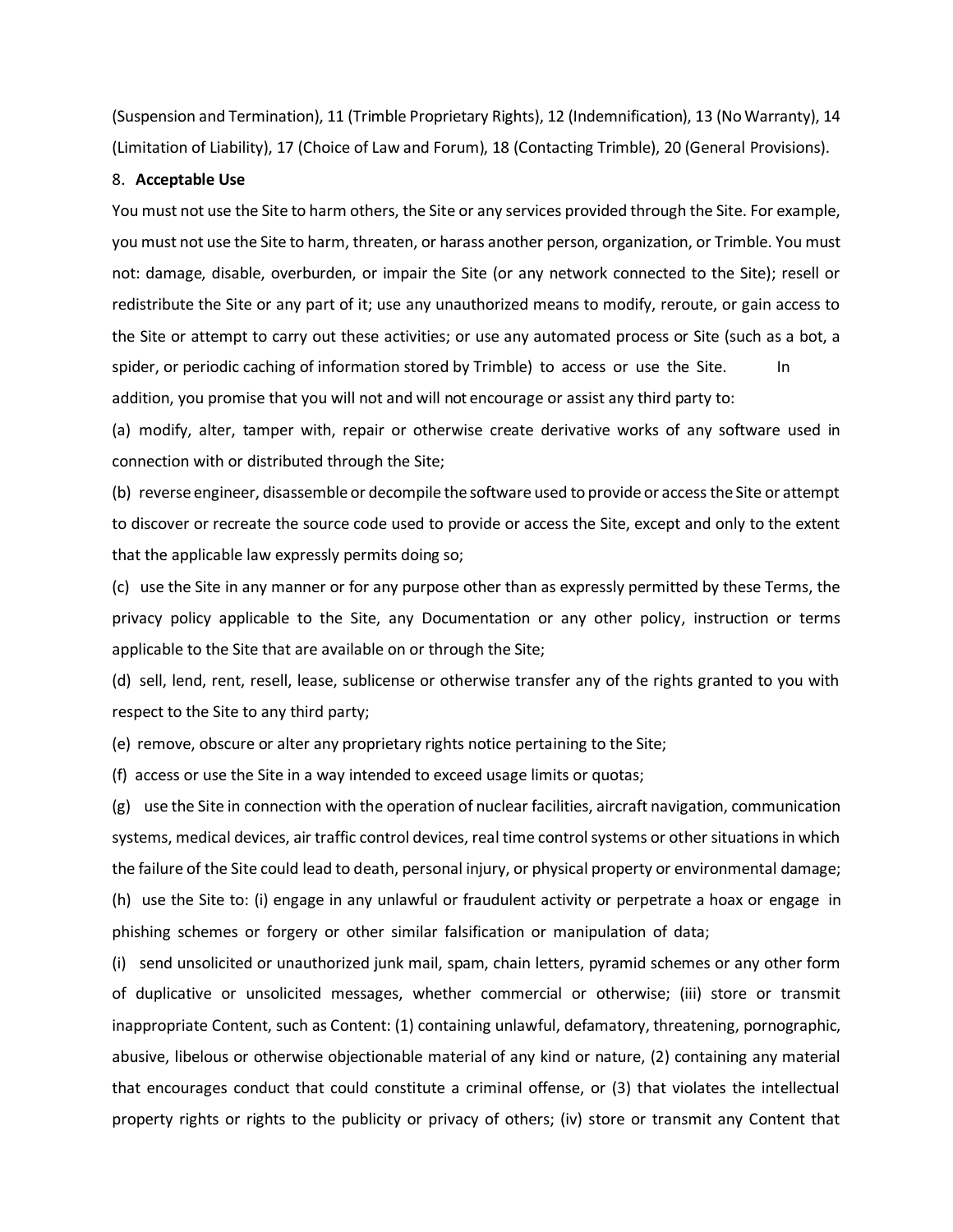contains or is used to initiate a denial of service attack, software viruses or other harmful or deleterious computer code, files or programs such as Trojan horses, worms, time bombs, cancelbots, or spyware; or (v) abuse, harass, stalk or otherwise violate the legal rights of a third party;

(i) interfere with or disrupt servers or networks used by Trimble to provide the Site or used by other users to access the Site, or violate any third party regulations, policies or procedures of such servers or networks or harass or interfere with another user's full use and enjoyment of the Site;

(j) access or attempt to access Trimble's other accounts, computer systems or networks not covered by these Terms, through password mining or any other means;

(k) cause, in Trimble's sole discretion, inordinate burden on the Site or Trimble's system resources or capacity; orshare passwords or other access information or devices or otherwise authorize any third party to access or use the SDK or the Site.

## 9. **Additional Terms May Apply.**

These Terms apply only to the Site. Certain Trimble products and services may be provided to you through the Site pursuant to a separate agreement (e.g., SDK License discussed in Section 4). If you obtain a product or service from Trimble that is not part of the Site and that Trimble product or service is provided without additional terms, that product or Site is provided "AS-IS" with no warranties whatsoever, express or implied, and your use of that product or service is at your own risk.

#### 10. **Third Party Sites and Content**

The Site may contain features and functionalities linking you or providing you with certain functionality and access to third party content, including web sites, networks, systems, information and databases, applications, software, programs, products or services, and the Internet as a whole; you acknowledge that we are not responsible for such content or services. Any such activities, and any terms associated with such activities, are solely between you and the applicable third-party. Trimble shall have no liability, obligation or responsibility for any such correspondence, purchase or promotion between you and any such third-party. You should make whatever investigation you feel necessary or appropriate before proceeding with any online or offline transaction with any of these third parties. You are solely responsible for your dealings with any third party related to the Site. Should you have any problems resulting from your use of any third party services, or should you suffer data loss or other losses as a result of problems with any of your other service providers or any third-party services, we will not be responsible unless the problem was the direct result of our breaches.

## 11. **Trimble Proprietary Rights**

As between Trimble and you, Trimble or its licensors own and reserve all right, title and interest in and to the Site and all hardware, software and other items used to provide the Site, other than the rights explicitly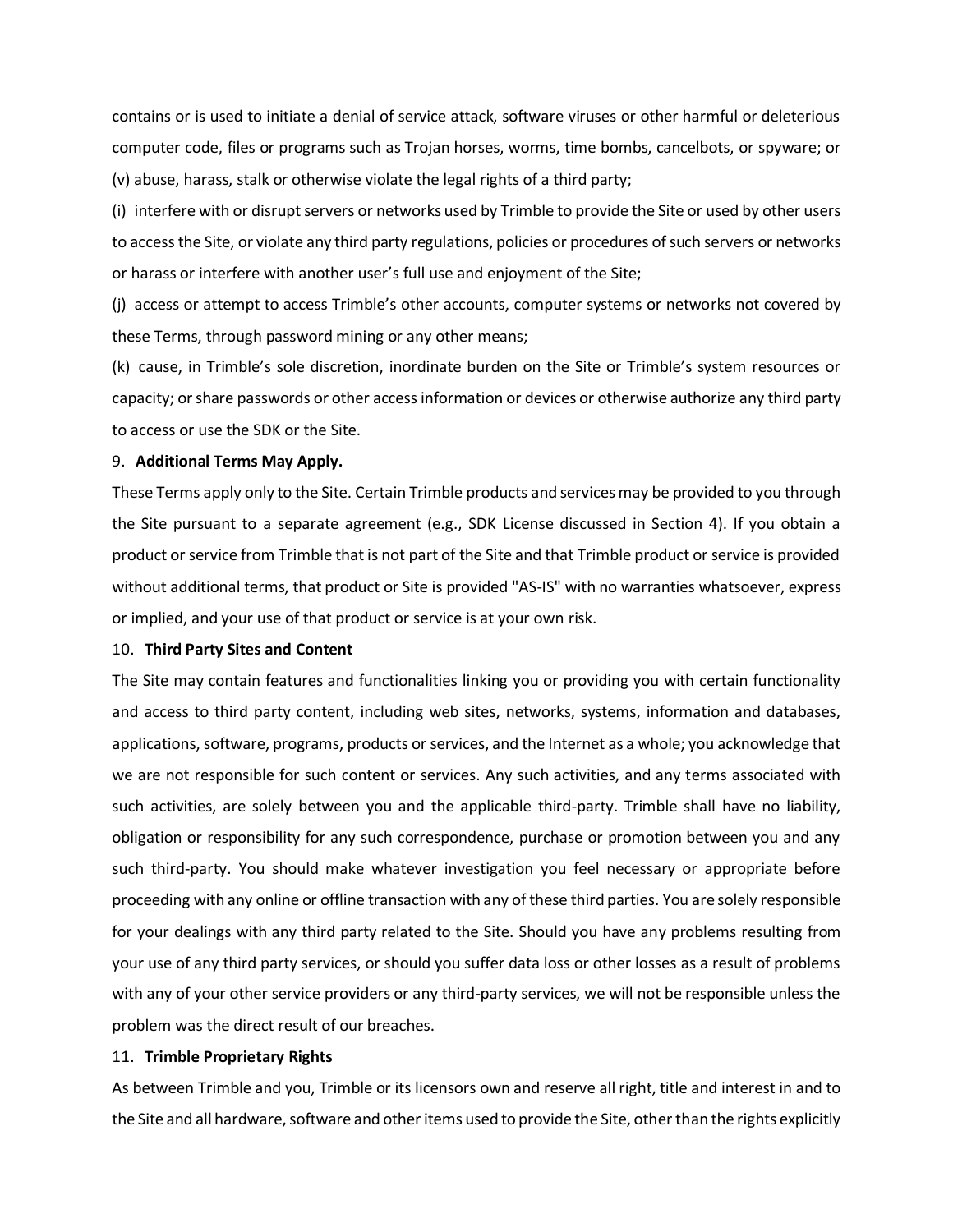granted to you to use the Site in accordance with this Terms. All rights not explicitly granted to you are reserved by Trimble. No title to or ownership of any proprietary rights related to the Site is transferred to you pursuant to these Terms. In the event that you provide comments, suggestions and recommendations to Trimble with respect to the Site (including, without limitation, with respect to modifications, enhancements, improvements and other changes to the Site) (collectively, "**Feedback**"), you hereby grant to Trimble a world-wide, royalty-free, irrevocable, perpetual license to use and otherwise incorporate any Feedback in connection with the Site.

Notwithstanding anything to the contrary herein, you agree that Trimble and its affiliates may use, process, manipulate, modify, copy, publicly perform and display, compile, and create derivative works from the Content and any other data related to the Site, including, but not limited to, using such data for any internal business purpose, and for the improvement, support, and operation of the Site, and/or the development of other products or services. You hereby acknowledge and agree that Trimble and its affiliates may disclose to third parties aggregate data derived from the Content or from any other data related to the Site, so long as such aggregate data is not personally identifiable with respect to you or any Authorized Users. All data, usage data, and other data that does not identify you or any Authorized User and any data that is derived from the Content and all data, reports, derivative works, compilations, modifications and other materials created by Trimble from or with use of such data will be, in each case, the sole and exclusive property of Trimble; and you, on your behalf and on behalf of your Authorized Users, hereby assign all of your and such Authorized Users' right, title and interest, if any, in and to such items to Trimble without any fees and without rights to future royalties.

#### 12. **Indemnification**

UPON REQUEST BY TRIMBLE, YOU WILL DEFEND, INDEMNIFY, AND HOLD HARMLESS TRIMBLE AND ITS AFFILIATES, AGENTS, AND THIRD PARTIES, AND ITS AND THEIR EMPLOYEES, CONTRACTORS, OFFICERS, AND DIRECTORS FROM ALL DAMAGES, LIABILITIES, CLAIMS, AND EXPENSES, INCLUDING ATTORNEYS' FEES, THAT ARISE FROM (A) YOUR USE OR MISUSE OF THE SITE, OR (B) INTELLECTUAL PROPERTY INFRINGEMENT BY YOUR CONTENT. TRIMBLE RESERVES THE RIGHT, AT ITS OWN EXPENSE, TO ASSUME THE EXCLUSIVE DEFENSE AND CONTROL OF ANY MATTER OTHERWISE SUBJECT TO INDEMNIFICATION BY YOU, IN WHICH EVENT YOU AGREE TO COOPERATE WITH TRIMBLE IN ASSERTING ANY AVAILABLE DEFENSES. YOU MAY NOT SETTLE ANY CLAIM WITHOUT THE PRIOR WRITTEN CONSENT OF TRIMBLE IN EACH CASE.

## 13. **No Warranty**

THE SITE AND THE SDK ARE PROVIDED "AS IS" AND "AS AVAILABLE" WITH ALL FAULTS AND WITHOUT WARRANTY BY TRIMBLE OF ANY KIND, EITHER EXPRESS OR IMPLIED, INCLUDING WARRANTIES OF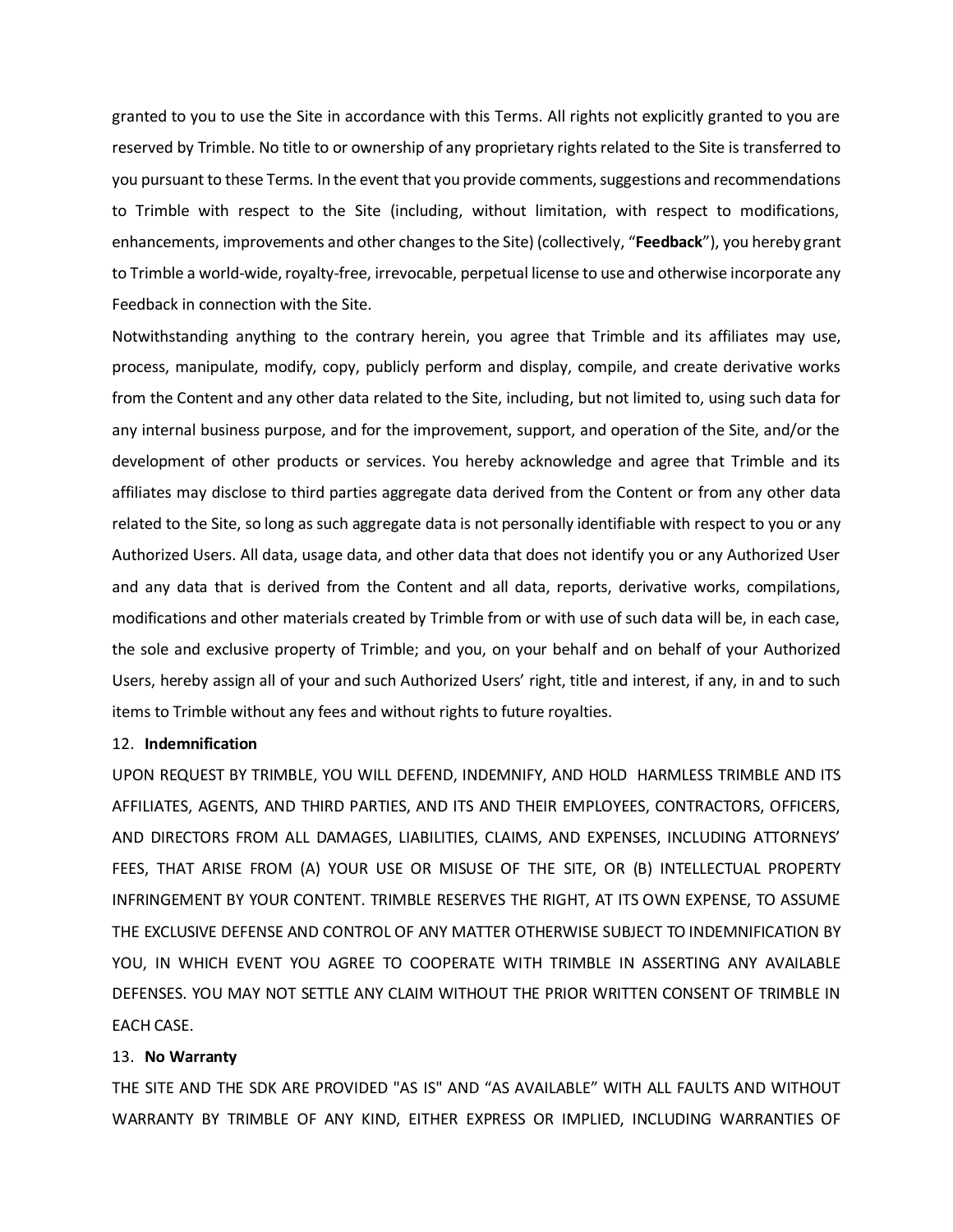MERCHANTABILITY, SATISFACTORY QUALITY, TITLE, NON-INFRINGEMENT OF INTELLECTUAL PROPERTY, OR FITNESS FOR A PARTICULAR PURPOSE.

## 14. **Limitation of Liability**

IN NO EVENT WILL TRIMBLE, ITS SUPPLIERS OR OTHER DEVELOPERS BE LIABLE TO YOU FOR ANY INDIRECT, SPECIAL, CONSEQUENTIAL, OR INCIDENTAL DAMAGES (INCLUDING, WITHOUT LIMITATION, LOST PROFITS OR REVENUES, BUSINESS INTERRUPTION, COSTS OF REPLACEMENT GOODS, LOSS OR DAMAGE TO DATA ARISING OUT OF THE USE OF OR INABILITY TO USE THE SITE, EVEN IF TRIMBLE, ITS SUPPLIERS OR OTHER DEVELOPERS HAVE BEEN ADVISED OF THE POSSIBILITY OF SUCH DAMAGES. BECAUSE SOME JURISDICTIONS PROHIBIT THE EXCLUSION OR LIMITATION OF LIABILITY FOR CONSEQUENTIAL OR INCIDENTAL DAMAGES, THE ABOVE LIMITATION MAY NOT APPLY TO YOU. THE EXCLUSION OF DAMAGES IS INDEPENDENT OF ANY REMEDY PROVIDED UNDER THESE TERMS AND SURVIVES IN THE EVENT SUCH REMEDY FAILS OF ITS ESSENTIAL PURPOSE OR IS OTHERWISE DEEMED UNENFORCEABLE. THESE LIMITATIONS AND EXCLUSIONS APPLY WITHOUT REGARD TO WHETHER DAMAGES ARISE FROM BREACH OF CONTRACT OR WARRANTY, NEGLIGENCE OR ANY OTHER CAUSE OF ACTION. TO THE EXTENT THAT APPLICABLE LAW DOES NOT PROHIBIT SUCH EXCLUSIONS AND LIMITATIONS, IN NO EVENT WILL TRIMBLE'S TOTAL LIABILITY TO YOU FOR ALL DAMAGES, LOSSES AND CAUSES OF ACTION, WHETHER IN CONTRACT, STRICT LIABILITY, TORT (INCLUDING NEGLIGENCE) OR OTHERWISE, EXCEED ONE HUNDRED DOLLARS (\$100 USD) OR THE AMOUNT YOU PAID FOR THE USE OF THE SITE OR SDK, WHICHEVER AMOUNT IS LESS.

Trimble does not assume and will not have any liability arising from events beyond Trimble's control or the control of its subcontractors, other developers, business partners or licensors, including events such as acts of God, acts of any governmental entity, acts of a public enemy, strikes, natural disasters, or failure or diminishment of power or telecommunications or data networks or services.

# 15. **Copyright and Trademark Information**

Copyright information and a current list of United States trademarks owned by Trimble is set forth at [http://www.trimble.com/copyrights.aspx. A](http://www.trimble.com/copyrights.aspx)ny questions concerning their use, or whether a trademark that does not appear on this list is a trademark of Trimble, should be referred to Trimble's Intellectual Property department at U.S. +1 408 481 8000.

# 16. **U.S. Government Restricted Rights**

Use, duplication, or disclosure by the United States Government is subject to restrictions as set forth in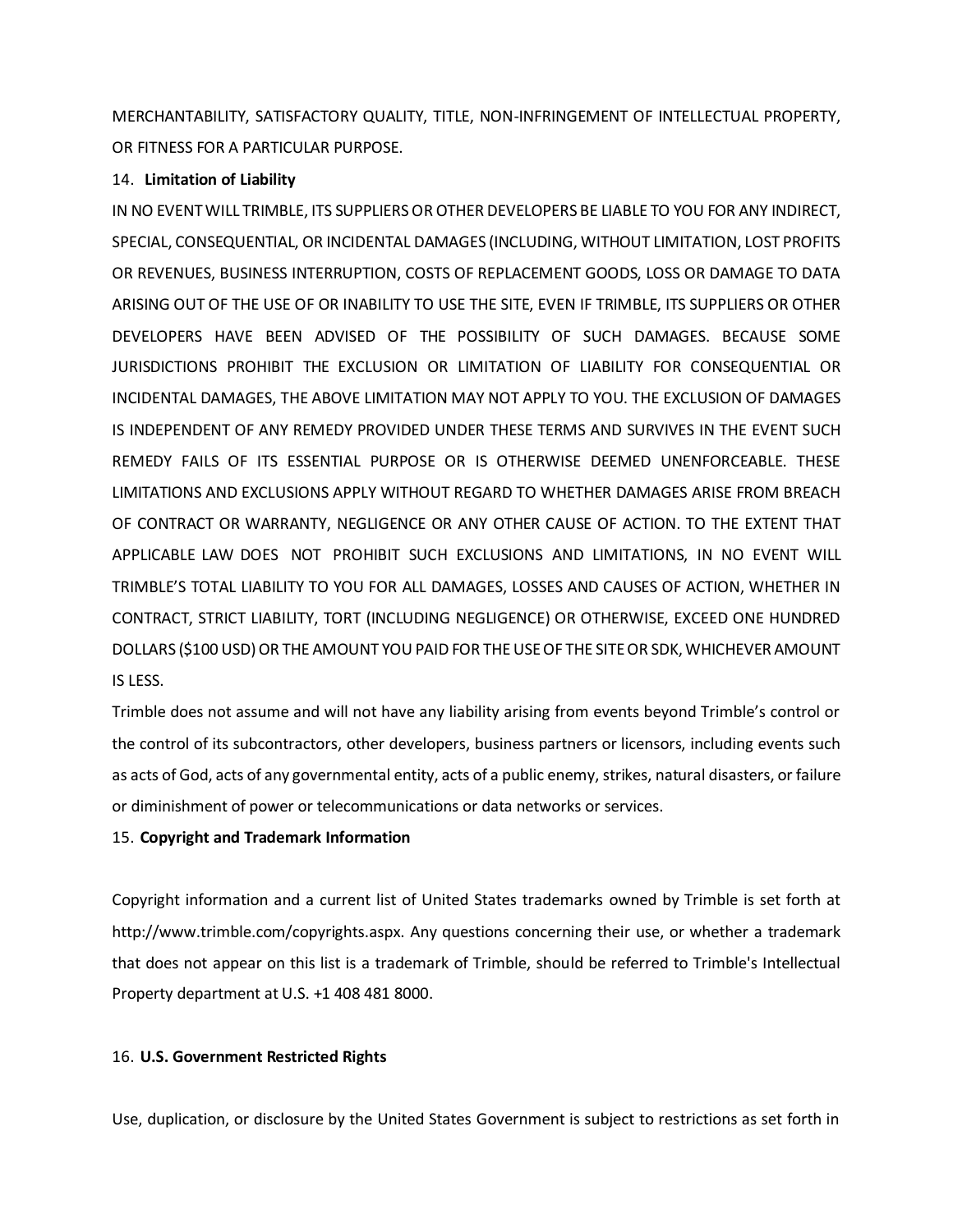these Terms, and as provided in DFARS 227.7202-1(a) and 227.7202-3(a) (1995), DFARS 252.227- 7013(c)(1)(ii) (OCT 1988), FAR 12.212(a) (1995), FAR 52.227-19, or FAR 52.227-14(ALT III), as applicable.

#### 17. **Choice of Law and Forum**

These Terms are governed by and construed in accordance with the laws of the State of California and applicable United States federal law, without reference to "conflicts of laws" provisions or principles. The exclusive jurisdiction for any claim or action arising out of or relating to these Terms or your use of the Site will lie exclusively in, or be transferred to the courts of the County of Santa Clara and/or the Northern District of California; and you will submit to the exercise of personal jurisdiction of such courts for the purpose of adjudicating any such claim or action. The parties specifically exclude from application to these Terms the United Nations Convention on Contracts for the International Sale of Goods and the Uniform Computer Information Transactions Act.

#### 18. **Contacting Trimble**

Information on how to contact Trimble may be found at [http://www.trimble.com/Corporate/Contacts.aspx.](http://www.trimble.com/Corporate/Contacts.aspx) Any notice or other communication given by you to Trimble regarding these Terms will be deemed given and served when personally delivered, delivered by reputable international courier requiring signature for receipt, or five business days after mailing (postage prepaid), addressed to Trimble at its notice address. Trimble's notice address is: Trimble Inc., Attn: General Counsel, 935 Stewart Drive, Sunnyvale, CA 94085, USA.

## 19. **Digital Millennium Copyright Act**

Notice and Procedure for Making Claims of Copyright Infringement

If you believe that your work has been copied in a way that constitutes copyright infringement, please provide Trimble's DMCA administrator the written information specified below, as required by the Online Copyright Infringement Liability Limitation Act of the Digital Millennium Copyright Act, Title 17, United States Code, Section 512(c)(2).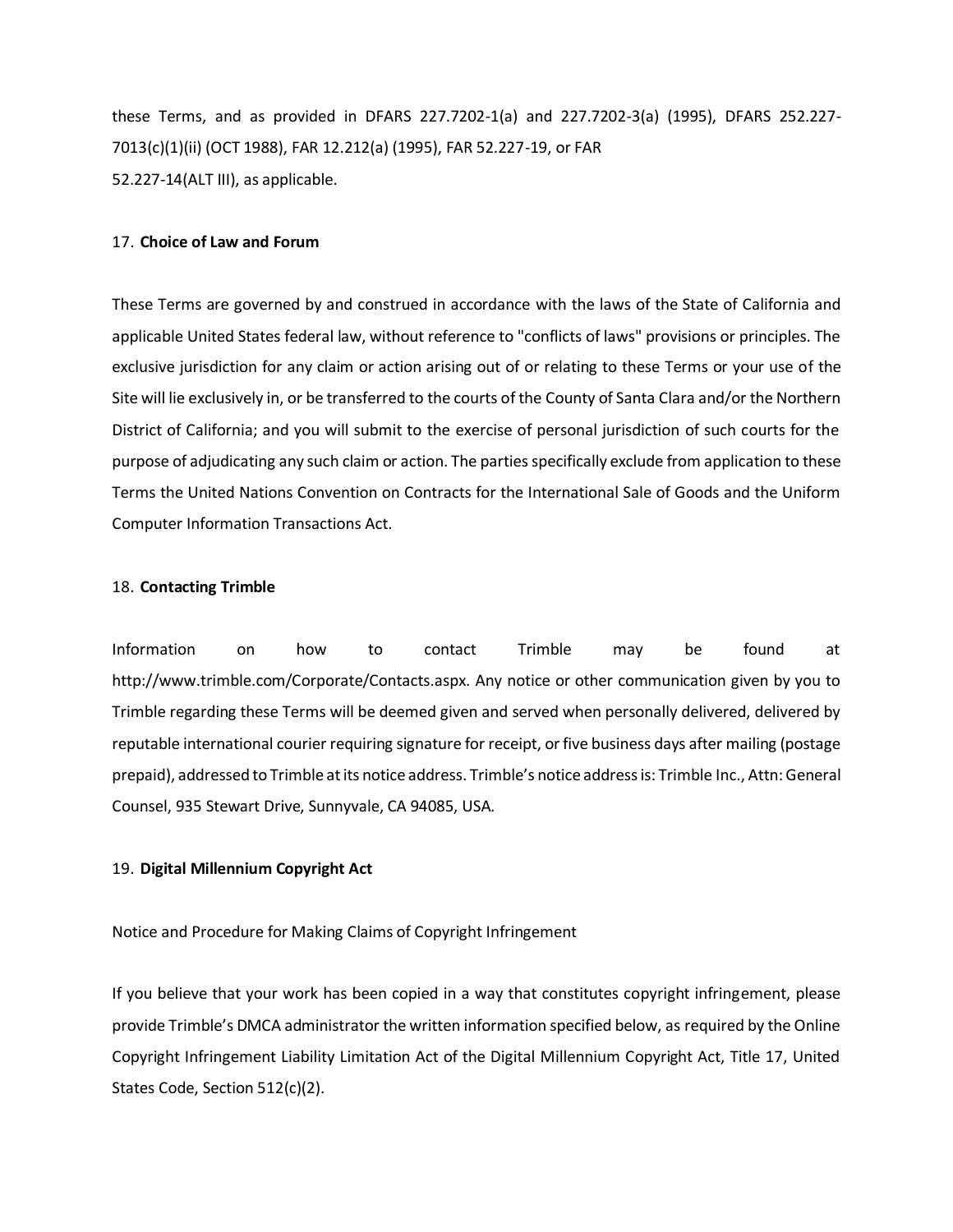- A description of the copyrighted work that you claim has been infringed upon;
- A description of where the material that you claim is infringing is located in the Site;
- Your address, telephone number, and e-mail address;
- A statement by you that you have a good-faith belief that the disputed use is not authorized by the copyright owner, its agent, or the law;
- A statement by you, made under penalty of perjury, that the above information in your notice is accurate and that you are the copyright owner or authorized to act on the copyright owner's behalf; and
- Your electronic or physical signature.

Trimble's DMCA administrator for notice of claims of copyright infringement on the Site can be reached as follows:

DMCA Administrator Legal Department Trimble Navigation Limited 935 Stewart Drive Sunnyvale, CA 94085 Fax: 408-481-7780 [DMCA@trimble.com](mailto:DMCA@trimble.com)

## 20. **General Provisions**

Except as otherwise specified herein, these Terms constitute the entire agreement between you and Trimble with respect to your use of the Site and supersede all prior or contemporaneous communications and proposals (whether oral, written, or electronic) between you and Trimble with respect to use of the Site. Trimble may assign these Terms to a third party. These Terms, and any rights and licenses granted under these Terms, may not be transferred or assigned by you to a third party, except that these Terms may be assigned, without the consent of Trimble, as part of a merger, or sale of substantially all your assets. Any rights not otherwise expressly granted by these Terms are reserved by Trimble, its suppliers or other developers. The failure of Trimble to exercise or enforce any right or provision of these Terms will not constitute a waiver of such right or provision. If any part of these Terms are held invalid or unenforceable